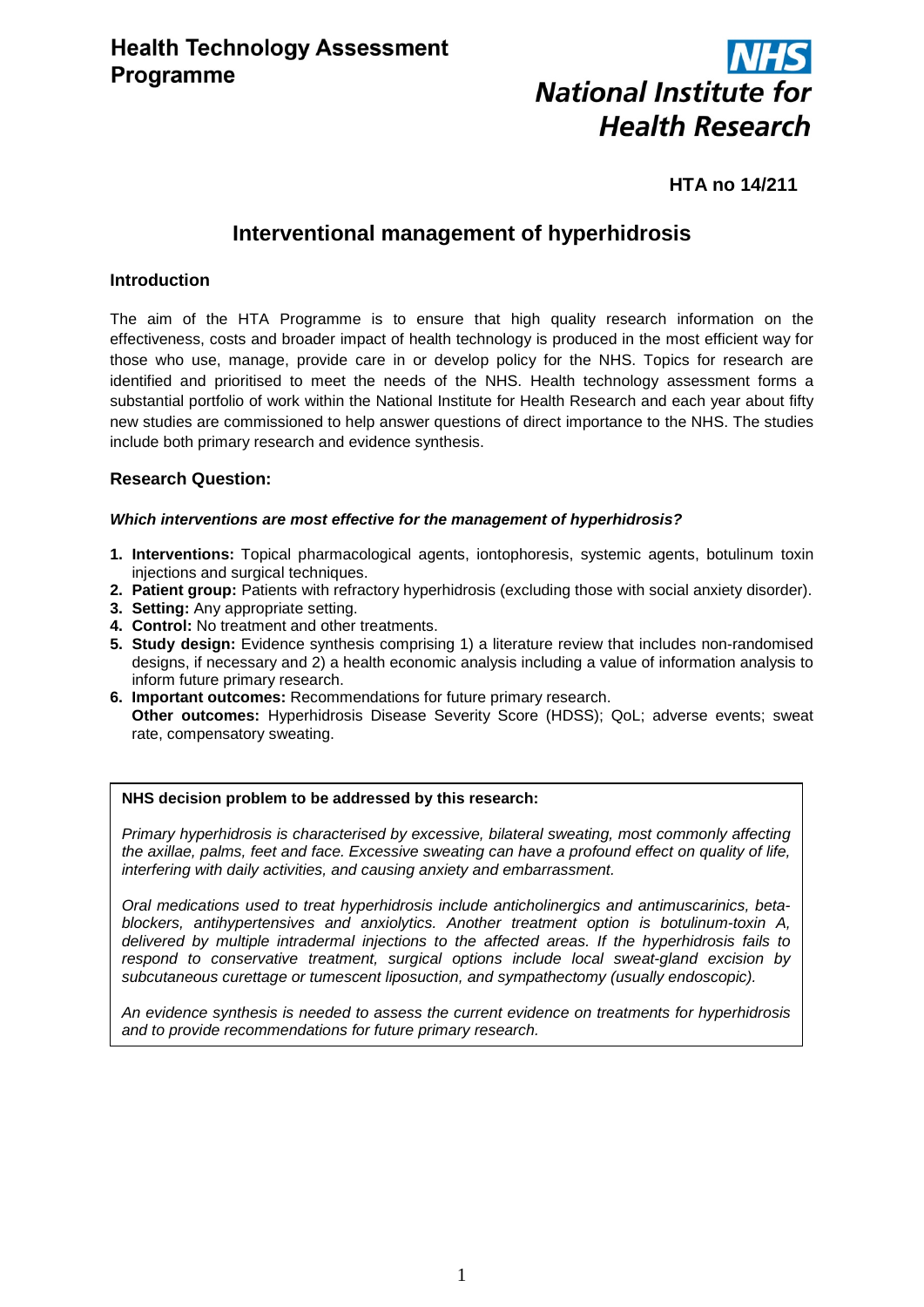# **Making an application**

The NIHR Health Technology Assessment Programme is funded by the NIHR, with contributions from the CSO in Scotland, NISCHR in Wales, and the Public Health Agency in Northern Ireland. Researchers from Northern Ireland and Scotland for certain NICE related calls should contact NETSCC to discuss their eligibility to apply.

If you wish to submit a proposal on this topic, complete the on-line application form at [www.nets.nihr.ac.uk/funding/hta-commissioned](http://www.nets.nihr.ac.uk/funding/hta-commissioned) and submit it on line by **15 January 2015.** 

Your full proposal will be assessed by designated board members, alongside other applications submitted in the same topic area. A maximum of three proposals will be taken forward for peer review by external referees, and subsequent consideration by the HTA Funding Board at its meeting in **March 2015.**

In line with the government's transparency agenda, any contract resulting from this tender may be published in its entirety to the general public. Further information on the transparency agenda is at: [http://transparency.number10.gov.uk/#](http://transparency.number10.gov.uk/)

Applicants are recommended to seek advice from suitable methodological support services, at an appropriate stage in the development of their research idea and application. It is advisable to make contact at an early a stage as possible to allow sufficient time for discussion and a considered response.

The NIHR Research Design Service [\(http://www.rds.nihr.ac.uk/\)](http://www.rds.nihr.ac.uk/) can advise on appropriate NIHR Programme choice, and developing and designing high quality research grant applications.

#### **Clinical Trials Toolkit**

Researchers designing or undertaking clinical trials are encouraged to consult the Clinical Trials Toolkit [\(www.ct-toolkit.ac.uk\)](http://www.ct-toolkit.ac.uk/home). This NIHR resource is a website designed to help researchers navigate through the complex landscape of setting up and managing clinical trials in line with regulatory requirements. Although primarily aimed at those involved in publicly funded Clinical Trials of Investigational Medicinal Products (CTIMPs), the Toolkit will also benefit researchers and R&D staff working on trials in other areas, who will find useful information and guidance of relevance to the wider trials environment.

# *Applications received electronically after 1300 hours on the due date will not be considered.*

*Please see GUIDANCE ON APPLICATIONS overleaf.*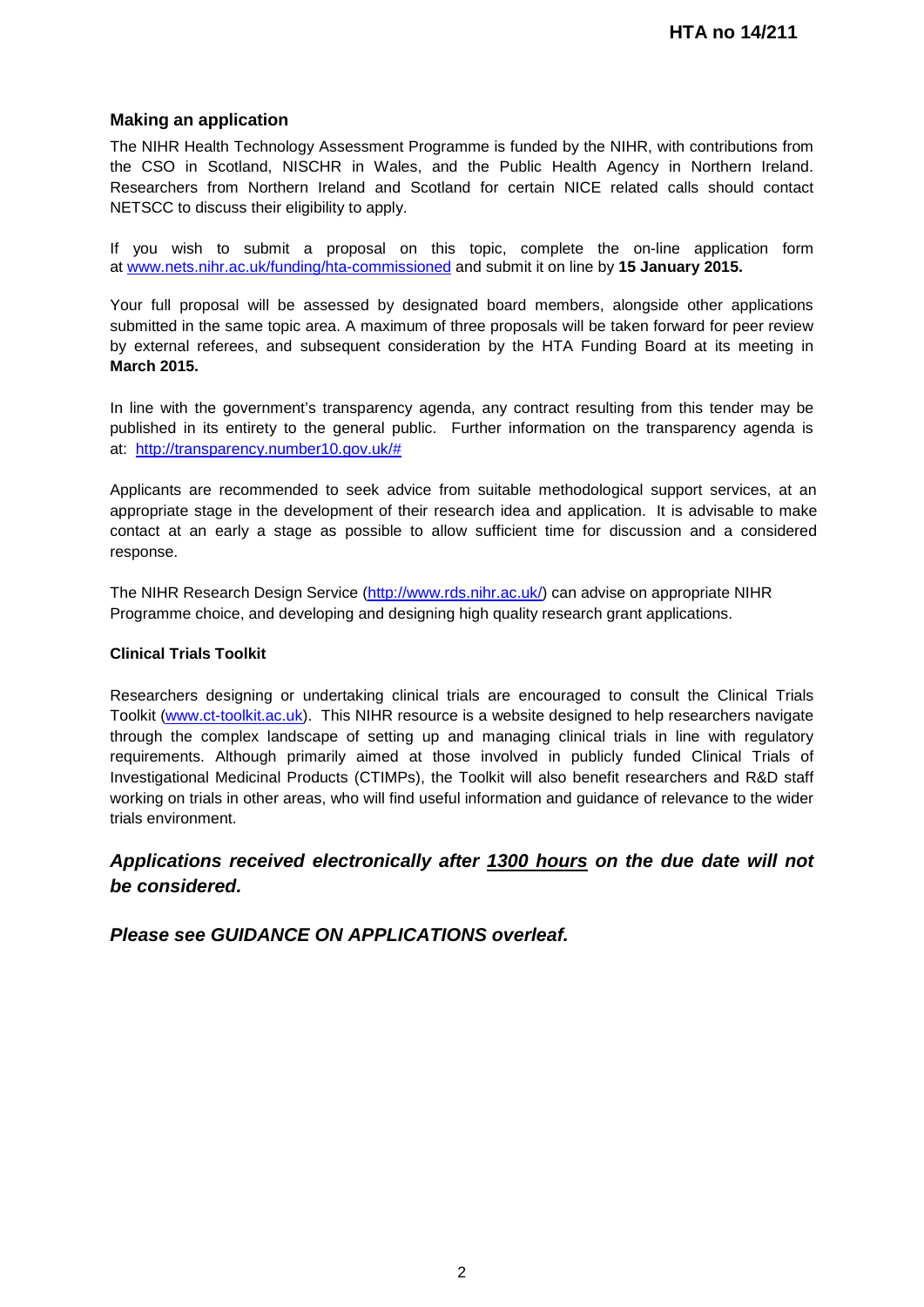# **Guidance on applications**

# **Methods**

Applicants should demonstrate knowledge of current research in the field and of systematic review methods and state how these would apply to the question posed. Valid and reliable methods should be proposed for identifying and selecting relevant material, assessing its quality and synthesising the results. Guidance on choice of appropriate methods is contained in NHS CRD Report *Systematic Reviews: CRD's guidance for undertaking reviews in health care (third edition)* [\(www.york.ac.uk/inst/crd/index\\_guidance.htm\)](http://www.york.ac.uk/inst/crd/index_guidance.htm). Where established Core Outcomes exist they should be included amongst the list of outcomes unless there is good reason to do otherwise. Please see The COMET Initiative website at [www.comet-initiative.org](http://www.comet-initiative.org/) to identify whether Core Outcomes have been established. Where policy implications are considered, the emphasis should be on assessing the likely effects of a range of policy options open to decision makers rather than a judgement on any single strategy. Where epidemiological modelling or economic evaluation is required, the range of uncertainty associated with the results should be assessed. In the assessment of cost-effectiveness, further data collection may be required to estimate resource use and costs. If there is evidence that the ratio of costs and benefits may differ between readily identifiable groups, applicants are encouraged to state how they will identify these differences. Where relevant, researchers should explore the effect of the intervention in relation to health inequalities.

# **Cochrane**

Applicants wishing to produce and maintain a Cochrane systematic review from a HTA commissioned systematic review should make the case in their proposal. This will need to include the approval of the relevant Cochrane Review Group (www.cochrane.org). Any additional costs associated with the initial preparation of a Cochrane review should be included in your project proposal. Maintenance costs cannot be met.

# **Diagnostics and Imaging**

In evaluating diagnostic and imaging techniques, the emphasis of the HTA Programme is to assess the effect on patient management and outcomes (particularly where changes in management can be shown to have patient benefits). Improvements in diagnostic accuracy, whilst relevant, are not the primary interest of this commissioned research programme. Applicants should justify where they consider improvements in diagnostic accuracy to be relevant to these objectives. Where there is poor evidence to link diagnostic improvements to patient benefits, part of the research may be to assess the effects of such changes on patient outcome.

# **Public involvement in research**

The HTA Programme recognises the benefit of increasing active involvement of members of the public in research and would like to support research projects appropriately. The HTA Programme encourages applicants to consider *how* the scientific quality, feasibility or practicality of their proposal *could* be improved by involving members of the public. Examples of how this has been done for health technology assessment projects can be found at [www.nets.nihr.ac.uk/ppi.](http://www.nets.nihr.ac.uk/ppi) Research teams wishing to involve members of the public should include in their application: the aims of active involvement in this project; a description of the members of the public (to be) involved; a description of the methods of involvement; and an appropriate budget. Applications that involve members of the public will not, for that reason alone, be favoured over proposals that do not but it is hoped that the involvement of members of the public will improve the quality of the application.